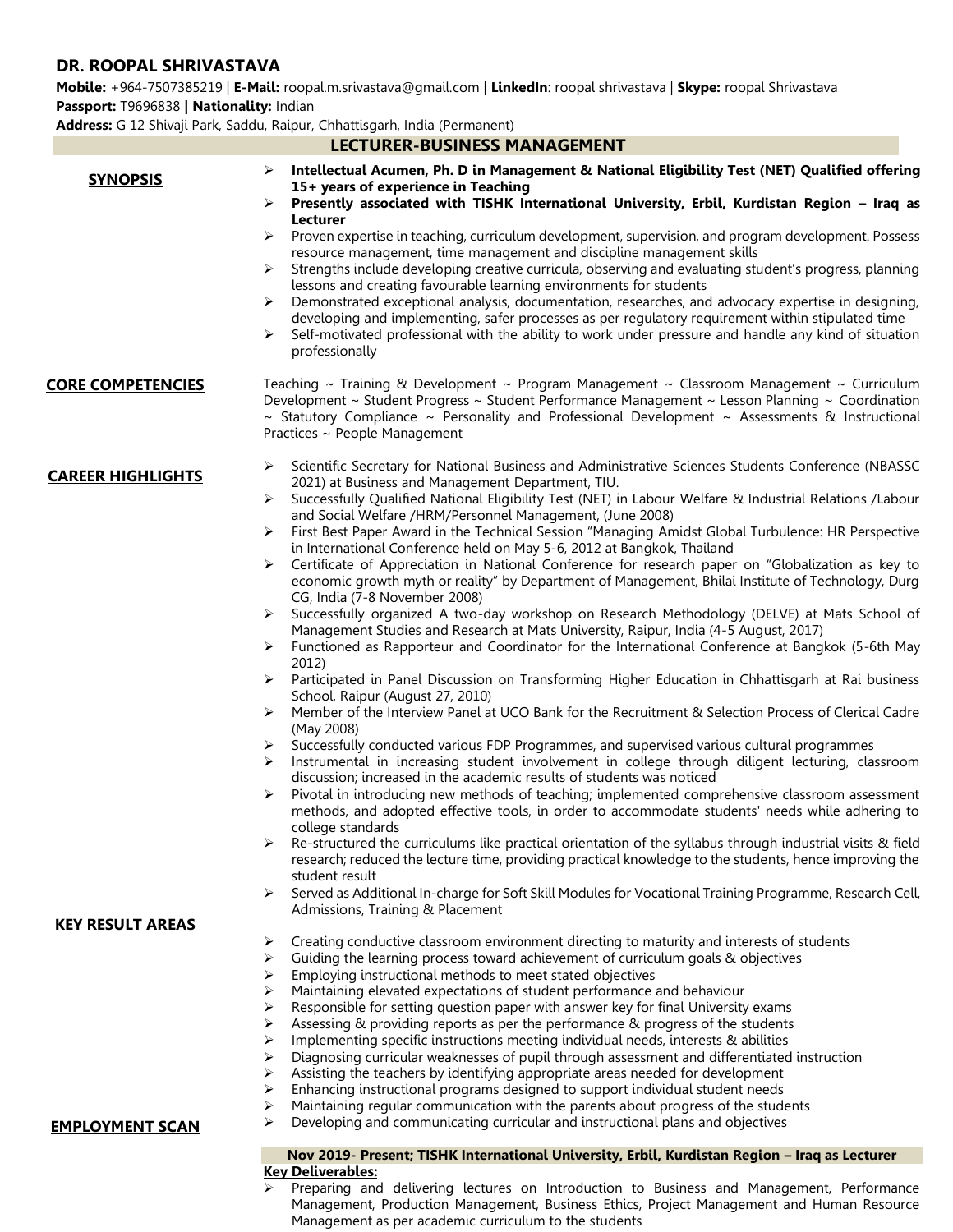### **Feb 2018-Sep 2019; Amity Business School, Amity University Chhattisgarh, Raipur Campus as Assistant Professor**

#### **Key Deliverables:**

- ➢ Prepared and delivered lectures on Principles of Management, Organizational Behaviour and Human Resource Management as per academic curriculum to the students
- ➢ Organized course content, prepared oral lectures and student notes, gave 18-19 credit hours oral lecture per week, wrote and proctored student exams, held weekly office hours and study sessions
- $\triangleright$  Published and presented multiple technical papers, attended several conferences & workshops and undertook & guided students through several project competition
- $\triangleright$  Conducted practical session with explanation about the purpose of the experiment and the procedure that follow to seek results

**May 2017-Feb 2018; Mats School of Management Studies and Research, Mats University, Raipur, Chhattisgarh (Research Guide and PhD Coordinator) as Assistant Professor**

**Apr 2015- May 2017; Kruti Institute of Technology and Engineering, Raipur, Chhattisgarh as Assistant Professor**

**Jan 2012- Jan 2015; Delhi School of Professional Studies and Research, Delhi as Assistant Professor**

#### **Sep 2010-Dec 2011; Conducted Survey for PhD Thesis**

**Aug 2009-Jun 2010; Guru Ghasidas Central University, Bilaspur, Chhattisgarh as Assistant Professor**

**Aug 2008-Aug 2009; Rai Business School, Raipur, Chhattisgarh as Assistant Professor**

### **Nov 2007- Aug 2008; Disha Institute of Management and Technology, Raipur, Chhattisgarh as Assistant Professor**

**Aug 2005- Jul 2007; Rewa Institute of Technology Rewa, Madhya Pradesh as Assistant Professor**

**Sep 2003- Aug 2004; Jyoti Senior Secondary School, Rewa, Madhya Pradesh as Faculty**

## **SCHOLASTICS**

- ➢ Doctor of Philosophy in Management from MATS University, Raipur, Chhattisgarh,India (2017)
- ➢ UGC -National Eligibility Test (2008)
- ➢ Bachelor of Education from Barkatullah University, Bhopal,India with 78.5% (2005)
- ➢ Master of Human Resource Administration from R.D.V.V, Jabalpur, India with 72% (2003)
- ➢ Bachelor of Commerce from Mata Gujri College, R.D.V.V., Jabalpur, India with 65% (2001)
- ➢ Certified in Nutrition and Fitness Science from Institute of Nutrition and Fitness Science, India

#### **PROFESSIONAL ENHANCEMENTS**

- ➢ Course in Pranic Healing from Yoga Vidya Prana Healing Foundation of Karnataka (Arhat Level)
- ➢ Workshop on Marketing Conclave at Indian Institute of Management, Raipur on March 11, 2018
- ➢ Resource Person in National Seminar organized by Mahakaushal College Jabalpur on the topic Role of ICT.
- ➢ Workshop on Research Methodology conducted by MATS School of Business Studies on 30th November 2017, MATS University, Raipur (1 day)
- ➢ Workshop by MATS School of Management Studies & Research on "Research Methodology" 4 -5 August 2017, MATS University, Raipur (2 day)
- ➢ FDP on ICT Uses in Education for Better Teaching and Learning organized by MATS School of Information Technology, MATS University-Raipur (September 2017)
- ➢ Workshop on Analytical Techniques for Research in Social Sciences by DSPSR, Delhi in collaboration with Global Network of Business Researchers (May 2012)
- ➢ Workshop on Research Methodology at DIMAT, Raipur (January 2008)
- ➢ Faculty Development Programme on "Case Study Writing and Analysis" at DIMAT, Raipur (May 2008)
	- ➢ Faculty Development Programme on Science and Practice of teaching, organized by DIMAT, Raipur (February 2008)
	- ➢ Workshop on "How to Write Good Research Paper of International Standard" at DIMAT, Raipur (June 2008)
	- Languages Known: English, French and Hindi
	- ➢ Driving License: Valid
- ➢ Passport: Valid Indian Passport, valid up to: 20/05/2030 **PERSONAL DOSSIER**
	- ➢ Interests: Gardening and sports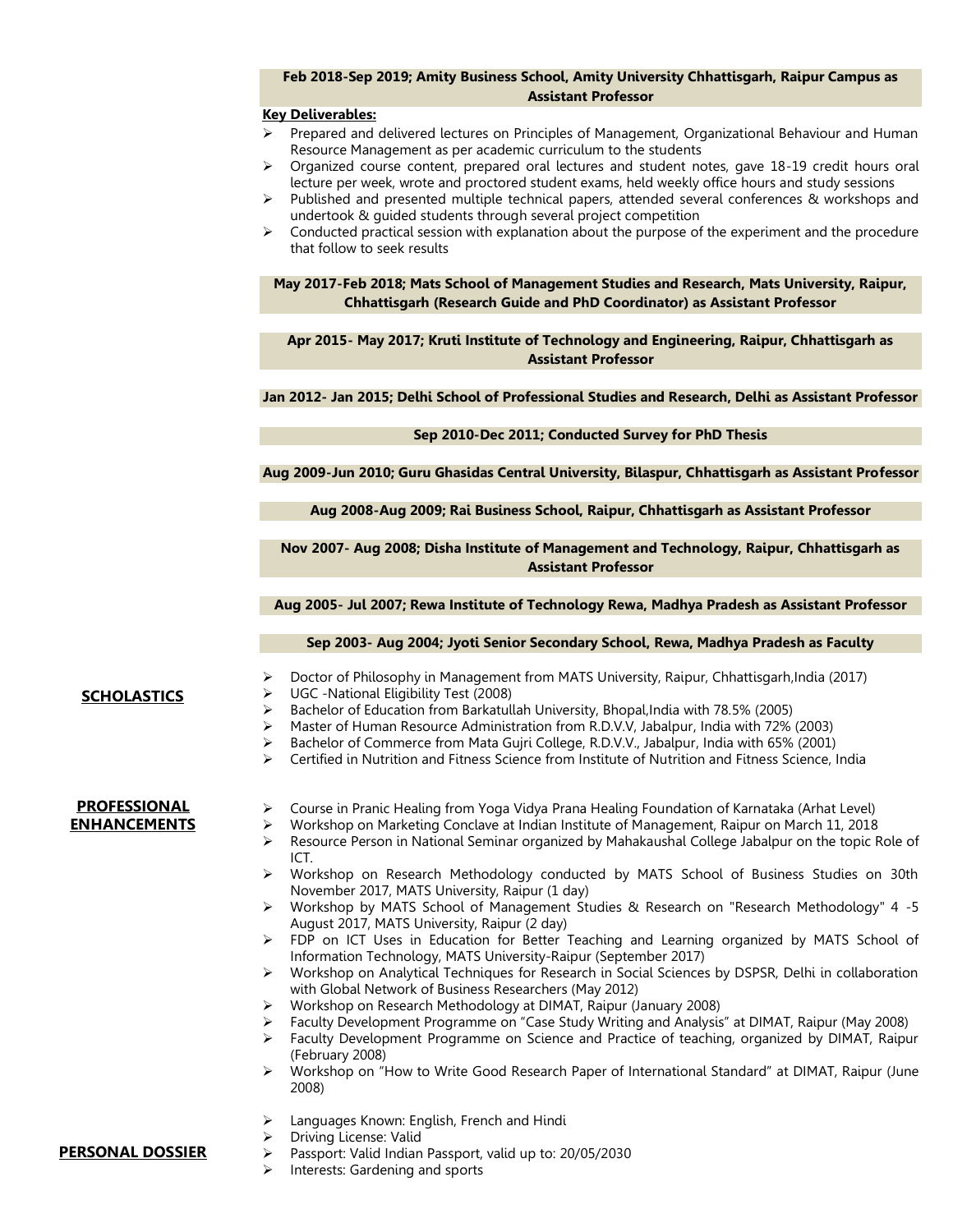### **Google Scholar URL: https://scholar.google.com/citations?user=p9\_zEzsAAAAJ&hl=en**

## **RESEARCH PAPERS PUBLISHED**

### **2021**

- ➢ Paper published in Emerging Source Citation Index: Journal of Contemporary Issues in Business and Government: Effect of substantial competent team on training after ERP implementation, continual system improvement, department related to decision support and business performance-A study of critical success factors on implementation of ERP systems among process industries.
- ➢ Journal of Contemporary Issues in Business and Government Current Issue (cibg.org.au)
- Paper published in Emerging Source Citation Index: Journal of Contemporary Issues in Business and Government: A comparative study related to effect of Human resource information systems on implementation of HRA system in India and Kurdistan region of Iraq.
- ➢ Journal of Contemporary Issues in Business and Government Current Issue (cibg.org.au)
- Paper published in Emerging Source Citation Index: Journal of Contemporary Issues in Business and Government: Effect Of Employees' Attitude Towards ERP Post Implementation On Support Of Top Management And Business Performance–A Study Of Critical Success Factors On Post Implementation Of ERP Systems Among It Industries In India
- ➢ Journal of Contemporary Issues in Business and Government Current Issue (cibg.org.au)

### **2020**

- ➢ Scopus Paper published in Test Engineering and Management titled:The Effect of Training on Performance of Employees in Educational Institutions – " A Study of Private Universities in India". P. No: 12944 – 12951 ISSN: 0193-4120
- ➢ http://www.testmagzine.biz/index.php/testmagzine/article/view/2919

### **2019**

- ➢ Paper published in book ISBN 9789-3892-98178, Challenges and opportunities in social sciences humanities and business management, entitled Role of HRIS in redefining HR maneuver
- Paper Published in conference proceedings in Amity Business School entitled Shifts in HR-Upcoming challenges in January 2019, ISBN: 978-93-88155-67-0

#### **2018**

- ➢ Paper published in conference proceedings in St. Vincent Palloti college on Building bridges across cultures, December 2018
- Paper published in book, Recent trends in management, Volume 1, ISBN 978-93-88277-03-7, Entitled Integration of knowledge management theories with organizational practices, 2018
- ➢ Paper published in Vaichariki ISSN:2249-8907, Vol VIII Issue 2 entitled "Impact of information and communication technologies on human resource management in organizations: HRIS perspective" page 87-91, March 2018
- Paper published in book, Recent trends in management, ISBN 978-93-88277-03-7, Entitled A study on environmental entrepreneurship –New spirit of ecopreneurs, 2018
- ➢ Shrivastava, Roopal," An empirical study on impact of electronic HRM on manual orientation of HR managers, Shodh Prerak, ISSN 2231-413X, vol VIII Issue 2 April 2018.
- ➢ Shrivastava, Roopal," Emerging trends in banking sector: A radical change and survival", Indian Journal of scientific research, ISSN 2250-0138, 2018

## **2017**

- ➢ Shrivastava,Roopal, "A strategy for poverty allevation in India- An approach for rural development" ,International Journal of advance research, ideas and innovations in technology,ISSN-2454-132X,2017
- ➢ Shrivastava, Roopal, "Shabari emporium: A study of customer satisfaction", International Journal of advance research, ideas and innovations in technology, ISSN 2454-132X, 2017

## **2016**

- ➢ Shrivastava, Roopal, "Role of women in socio economic growth of the country through entrepreneurial education", International journal of recent trends in engineering and research, ISSN-2455-1457,2016
- ➢ Shrivastava, Roopal, "Connect to engage-Employee Engagement-A leading indicator for organizational success", Journal of Management Outlook, Vol. No.2 (July-Dec 2012), ISSN: 2231-1769
- ➢ Shrivastava, Roopal (2012) "Management Practices with Indian Work Culture: Towards new frontiers in management", Interscience Management Review (IMR), Volume -2, Issue -2 page-56-62 of Interscience Open Access Journals, ISSN: 2231-1513,2007
- ➢ Shrivastava Roopal, Journal of Business Management and Social Sciences Research (JBM&SSR), Relationship Marketing: Spoke of a Wheel Reference to Industrial Customer's Expectations and contentment towards Identification Products, Journal of Business Management & Social Sciences Research (JBM&SSR) ISSN No: 2319-5614 Volume 1, No.3, December 2012 (online) http://www.borjournals.com/JBM&SSR\_Vol1\_No3.html, Pg. no.79-82
- ➢ A paper titled "Managing employee retention in turbulent business environment: A review on existing scenario, 2012 presented at Bangkok, Thailand published in Delhi Business Review, International Journal, 2013, Volume:14, Issue:1, Page 115-122, Print ISSN: 0972-222X. Online ISSN: 2277-7725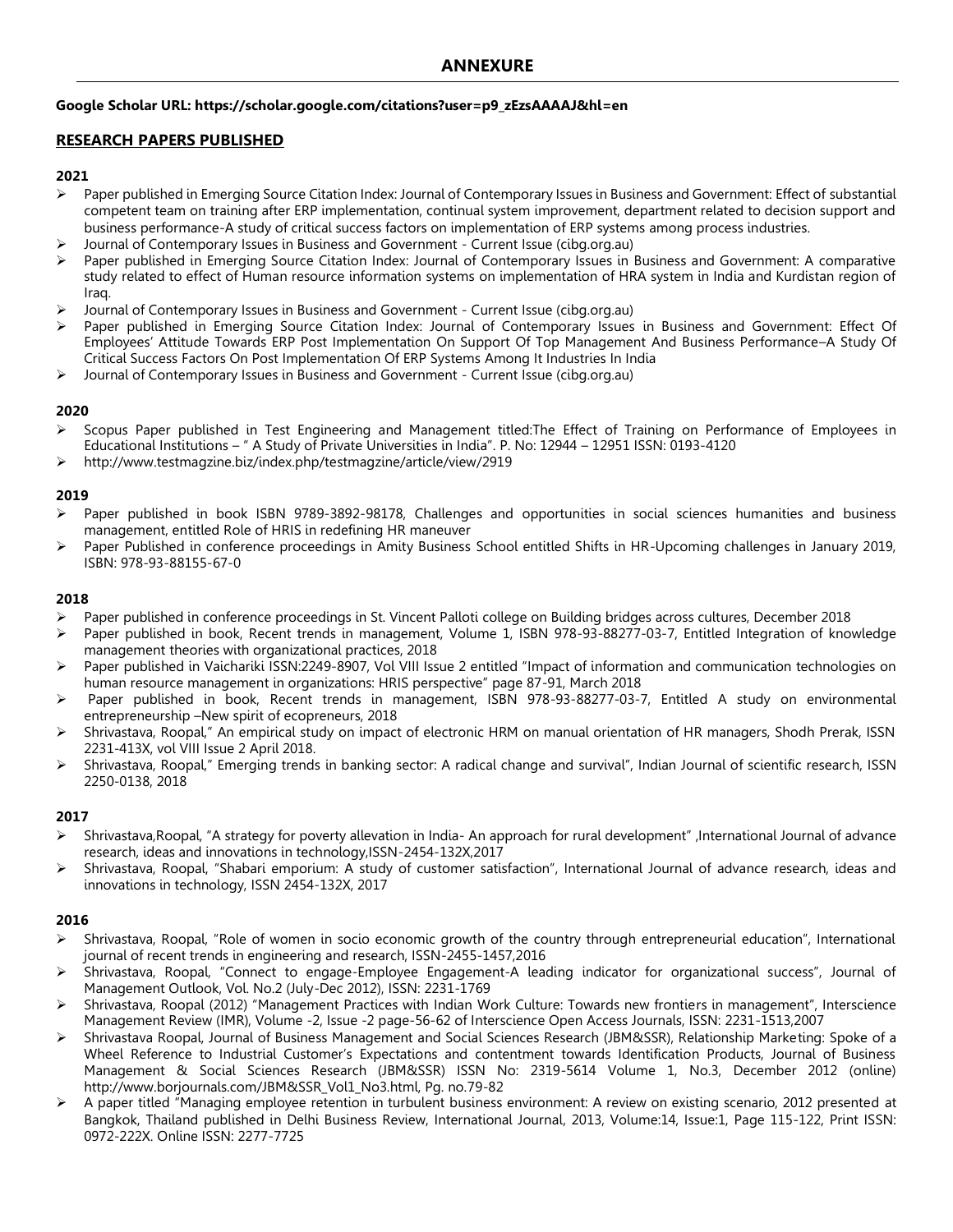- ➢ Shrivastava, Roopal, Human Resource Development and Employment Pattern: An Overview from India's Perspective (October 13,2012). Available at SSRN: http://ssrn.com/
- Paper titled "Corporate Social Responsibility and Leadership-Ground for Sustainability Published in International Journal of Multidisciplinary Research, Vol. I, issue 8 (I), November 2012, ISSN:2277-9302
- Paper titled "A study on Environmental Entrepreneurship-New spirit of ecopreneurs" published in International Research Journal of Commerce, Business and Social Sciences, Vol.I, Issue 9 (II), December 2012, ISSN :2277-9310
- ➢ Paper entitled Understanding knowledge management theories with organizational practices, INCOCOM, page 163, October 2012, ISBN 978-82338-28-4(INTERNATIONAL CONFERENCE ON CONTEMPORARY MANAGEMENT)
- ➢ Paper titled "Management of Human Resource Management practices in knowledge era" to be published in International Journal of Commerce, Business and Social Sciences, Vol.1, Issue 10, January 2013.
- ➢ Paper titled "Role of Entrepreneurship in Economic Development with special focus on necessity entrepreneurship and opportunity entrepreneurship", published in International Journal of Management and Social Science Research (IJMSSR), Volume 2, Issue 2, February 2013, ISSN-2319-4421 http://www.irjcjournals.org/ijmssr-VOL2-no2.html)
- Paper titled The Ethos of Higher Education in an Era of Globalization and Plurality, published in International Journal of Business, Management and Social Sciences, Vol. II, Issue 8 (IV), April 2013, ISSN:2249-7463
- Paper titled 360-degree development of organization for improving employee's performance and their retention, published in MATS Journal of management and commerce, Volume -1, Issue 1, 2014, ISSN 23487879
- Paper entitled Positive environment: Driving the youth towards Positivism, Published in Youth and positivism (Conference organized by AMITY University Haryana), Book chapter, Excel India Publishers, ISBN 978-93-82062-14-1
- ➢ Paper entitled Foreign Direct Investment in India: Issues Challenges and opportunities with focus on retail, published in seminar proceedings organized by Scope Institute of Business Management, 2012

# **PAPER PRESENTATION**

## **International Conferences:**

- ➢ International Conference held in October 2016 at Tumaini University, Dar-as Salaam, Tanzania, on the topic "A study on relevance of Buddhist teachings in organizational management"
- ➢ Presented paper in absentia at International Conference on sustainability and management strategy at IMT, Nagpur on March 21-22, 2014
- International Conference entitled, the ethos of higher education in an era of globalization and plurality, held on 25th February 2013, organized by Choice College of Art and Commerce, Pune
- ➢ International Conference entitled "Management of HR practices in knowledge era: Current Issues" held on 16th January 2013 organized by Choice College of Art and Commerce, Pune
- ➢ International Conference titled "A study on Environmental Entrepreneurship" organized by The Indo Global Chamber of Commerce, Industries and Agriculture in association with Faculty of Management Sciences, Choice College, Pune, on 15th December,2012
- ➢ International Research Conference titled "Corporate Social Responsibility and Leadership-Ground for Sustainability organized by Choice College, Pune on November 03, 2012
- ➢ International Conference on Contemporary Management titled "Understanding Knowledge Management Theories with Organizational Practices' organized by NPR College of Engineering & Technology, Natham, Dindigul on 19 October 2012
- ➢ A paper titled "An Empirical Study on Impact of E-HRM on Organizations" presented in International Conference, Transilience 2012, held on 21-23 June 2012, organized by SSITM, Bhilai, CG, sponsored by AICTE
- ➢ A paper titled "Wheel of Relationship Marketing: Study of Industrial Customer's Expectations and Satisfaction towards Identification Products", presented in International Conference, Transilience 2012, held on 21-23 June 2012, organized by SSITM, Bhilai, CG, sponsored by AICTE
- ➢ A paper titled "Managing employee retention in turbulent business environment: A review on existing scenario" presented in International Conference held on May 5-6, 2012 at Bangkok, Thailand, organized by DSPSR, Delhi
- ➢ A Paper titled "Positive Environment: Driving the youth towards positivism" presented in International Conference held on March 24, 2012, organized by Amity University, Haryana
- ➢ A Paper titled "Employee retention in recessionary times- Is this a big issue or priority?" presented in the International Conference held on 22nd-23rd March 2012, organized by Department of Management Studies & Research, Tirpude College of Social Work, Nagpur, MH
- ➢ A paper titled "Connect to engage Employee engagement A leading indicator for organization success" presented in International Conference held on January 5-6 ,2012, organized by Research Development Association & Research Development Research Foundation, in collaboration with Rajasthan Chamber of Commerce & Industry, Jaipur, Rajasthan

## **National Conference:**

- ➢ National Seminar held on September 1, 2018 at MATS UNIVERSITY, Raipur entitled: A study on relationship between ethical behaviour and ethical climate to enhance commitment in organizations.
- ➢ National Conference held on 23rd February 2018, at Kruti Institute of Technology and Engineering, Raipur, entitled "A strategy for poverty alleviation in India- An approach for rural development",
- ➢ National Conference held on 23rd February 2018, at Kruti Institute of Technology and Engineering, Raipur, entitled, "Shabari emporium: A study of customer satisfaction".
- ➢ National Conference held on 28th March 2017 at BIT, Durg, entitled "Impact of Information and communication Technologies on Human resource Management in organizations: In context with HRIS"
- ➢ National Seminar held on 30th November 2016 at St. Vincent Palloti college, Raipur, entitled "Role of women in socio economic growth of the country through entrepreneurial education"
- ➢ National Seminar held on 22nd October 2016 at MATS University, Raipur, entitled "A study on stress management: A key to employee retention